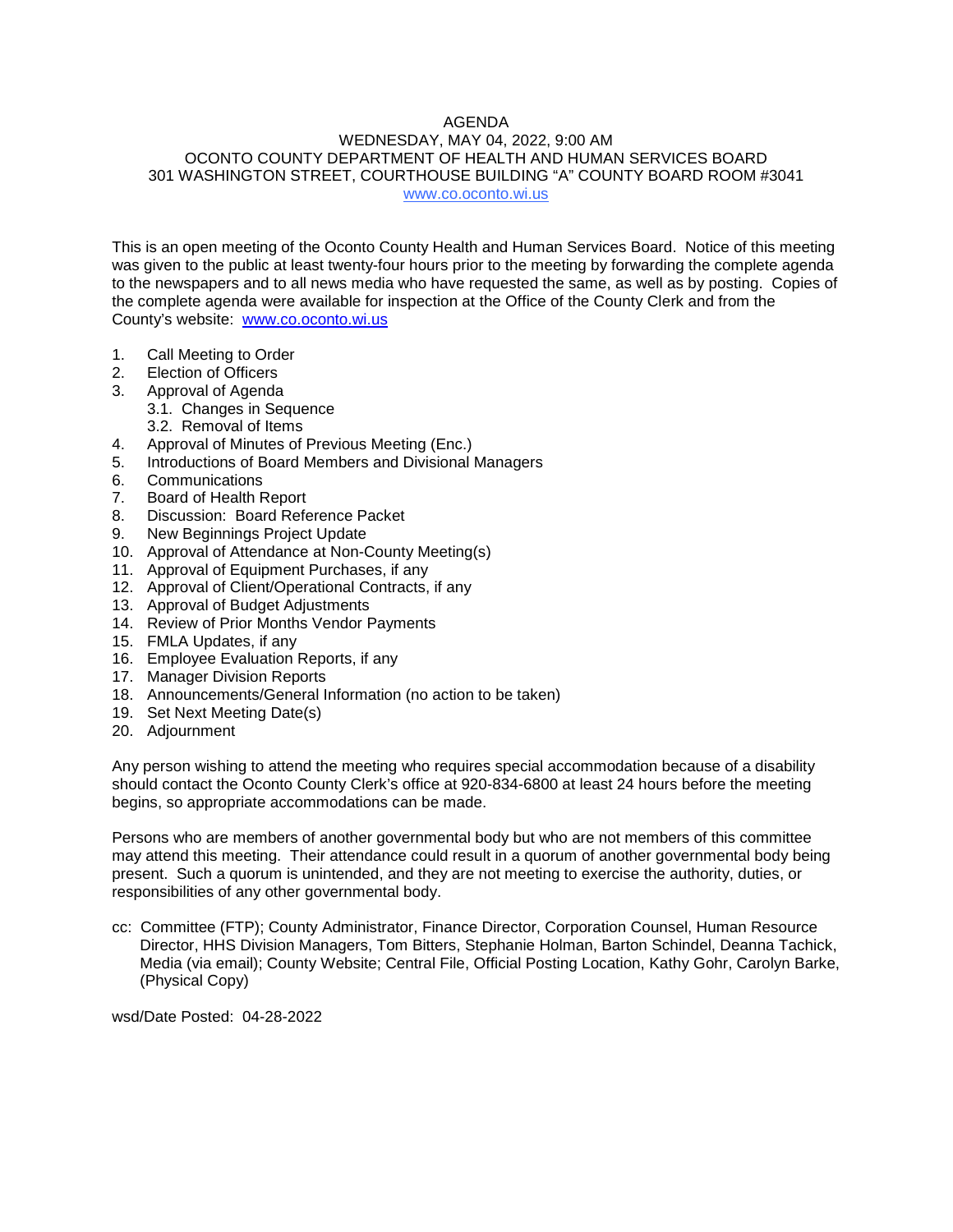### **MINUTES WEDNESDAY, APRIL 13, 2022 OCONTO COUNTY DEPARTMENT OF HEALTH AND HUMAN SERVICES BOARD LEC CONFERENCE ROOM – North & South 220 ARBUTUS AVENUE, OCONTO, WI 54153**

## **(Draft minutes until approved by Board)**

BOARD PRESENT: Alan Sleeter, Diane Nichols, Karl Ballestad, Judith Buhrandt, Kenneth Linzmeyer, Kathy Gohr, Carolyn Barke, Loretta Shellman, Elmer Ragen

### BOARD ABSENT:

OTHERS PRESENT: Erik Pritzl, County Administrator; Scott Shackelford, Director; Will Kline, Vocational Service Manager; Jody Armagost, Deputy Director/Family Services Manager; Chris Hanke, Community Services Manager; Betty Bickel, Business Manager; Debra Konitzer, Public Health Manager; Heather Ondik, Economic Support Manager; Erin Helman, Child Welfare Supervisor; Carrie Kleinschmidt, Child Welfare Supervisor; Sarah Applebee, Community Health Educator, Elora Blum, Public Health Strategist, Heather Blum, Environmental Health Professional, Beth Earley, Public Health Support Specialist, Amy Longsine, Public Health Nurse, Janelle Martell, Public Health Nurse, Kelly McFadden, Administrative Assistant, Jaelyn Staidl, Public Health Nurse, Kathy Schroeder, Citizen, Wendy Dey, Confidential **Secretary** 

### **1. Call Meeting to Order**

The meeting was called to order at 9:05 a.m.by Chair Sleeter.

## **2. Approval of Agenda**

- A. Change in Sequence None
- B. Removal of Items None

Motion by Barke/Linzmeyer to approve the agenda as written. The motion was voted on and carried.

## **3. Approval of Minutes of Previous Meeting**

Motion by Nichols/Gohr to approve the March 16, 2022 meetings minutes as presented. The motion was voted on and carried.

### **4. Communications**

- Debra Konitzer, Public Health Manager presented certificates of appreciation to each employee within the Public Health Division for their outstanding work during the pandemic. A round of applause followed.
- Wendy Dey, confidential secretary read three letters of resignation from employees. Shannon Schmit, Economic Support Specialist's last day will be on April 21, 2022. Paula Place, Intake Specialist's last day will be on April 22, 2022. Mandy Leonard, Accountant II's last day will be on April 25, 2022.

## **5. Board of Health Report**

- Debra Kontizer, Health Officer/Public Health Manager, reported on the Coronavirus Pandemic. Currently Oconto County is averaging less than one positive case per day. Public Health is closely monitoring and will be ready to act should there be another outbreak.
- Konitzer reported on Influenza. There has been a slight increase in activity.
- Konitzer reported on CPR certification training. The Oconto Falls Ambulance Service is taking this on as it was something that they wanted to do. They will provide to Oconto County staff that are required to have CPR Certification and offer to all EMS. Their goal is to eventually offer training to the general public.
- Konitzer updated the Board regarding the speed signs that were purchased for Oconto County School Districts. The signs were purchased using grant money received from the Safe Kids Coalition. Photos were shared.
- Konitzer also reported on the Avian Flu. Thus far 2.8 million birds have been put down in Wisconsin due to the Avian Flu. The State has halted all bird shows through the end of May.

### **6. 2021 Annual Report Presentation**

Each Divisional Manager reviewed their area of the 2021 Annual Report with the Board. Discussion followed.

**7. New Beginnings Project Update**